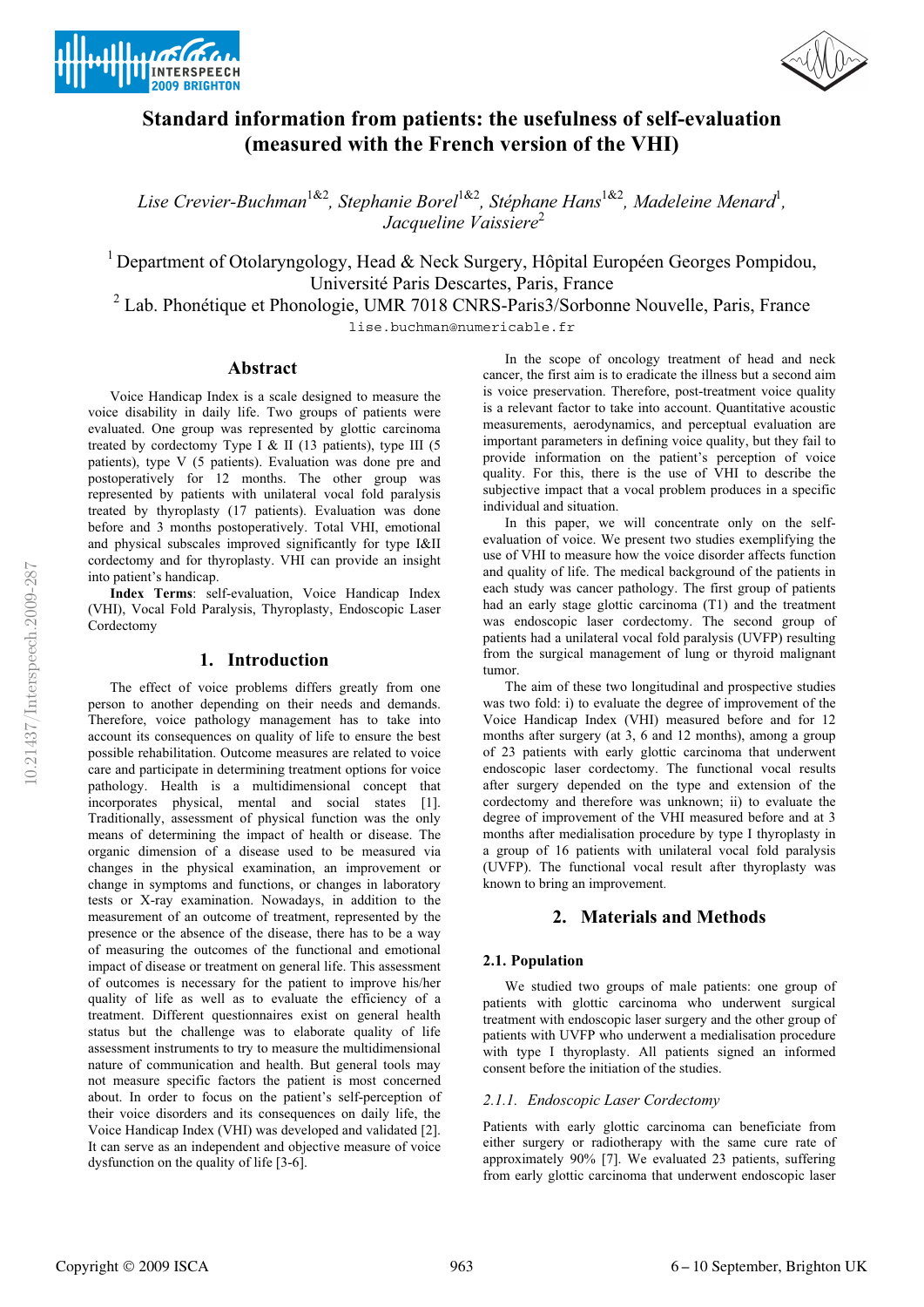cordectomy. All lesions corresponded to stage T1 of the TNM classification. At the time of the surgery no metastases in the neck or distant were detected. The patients were pooled in three groups corresponding to the type of cordectomy (eg extension of the surgical resection) : 13 patients were in group 1 representing Type I & II cordectomy, 5 patients were in group 2 representing cordectomy Type III, and 5 patients were in group 3 representing cordectomy Type V. They were evaluated with the VHI scale before surgery and during a 1 year follow up (3, 6 and 12 months). The ages were in the range 47 – 77, with an average age of 61 and a mean followup of 12 months.

### *2.1.2. Vocal Fold Paralysis and thyroplasty*

Unilateral vocal fold paralysis (UVFP) can cause severe glottic incompetence, resulting in various degrees of impairment, such as altered voice quality, social and professional communication disability, inefficient cough and aspiration, the latter possibly jeopardizing the vital prognosis.

Type I medialization thyroplasty is the most widely used laryngeal framework phonosurgical procedure for managing glottic incompetence secondary to UVFP, and appears to be an easy, effective and safe procedure [8]

In our study, all patients had UVFP after surgical treatment of carcinoma tumors of the lung or thyroid. 17 patients suffering from UVFP underwent a type 1 thyroplasty. They were evaluated with the VHI scale before and 3 months after thyroplasty. The ages were in the range  $50 - 79$ , with an average age of 65.

#### **2.2. Patients' self-evaluation (VHI)**

All patients were referred to our voice clinic and evaluated by a team of speech therapist and the laryngologist phoniatrician. For all patients the same procedure was applied: they had a thorough medical history and examination. At the end of the consultation a VHI form was administered to the patient. We used the French translation of the VHI that has been validated [9]. It shows to be a proper translation and instrument to evaluate quality of life related to voice disorders.

The patients completed the VHI scale comprising 30 questions covering three domains [2] represented by three subscales measuring functional, physical and emotional impacts of the voice disorder. Each question was assigned a score from 0 (no complaints) to 4 (maximum disability). Each subscale could be scored up to 40 points and the maximum for the total self-evaluation score was 120. Vocal disability was classified as mild (less than 30), moderate (31-60), severe (61- 90) and very severe (91-120).

#### **2.3. Statistical analysis**

The Wilcoxon-signed Ranks test for Thyroplasty group (because the groups are strictly paired) and the Mann-Whitney test for the cordectomy group (because groups are not strictly paired) which are nonparametric statistical tests, were used for evaluation of the VHI score before and after treatment. A level of p< 0.05 was used as being significant.

#### **3. Results**

Tables below show the averages obtained from the VHI questionnaire with the total scores and the 3 sub-scales: functional, emotional and physical as well as the scores obtained before and after surgery. Our population has a limited number of patients and therefore, the statistical results have to be taken cautiously.

Mean total VHI scores of the different cordectomy and thyroplasty patient group is listed in table 1. We found a statistically significant improvement in total VHI score after thyroplasty as well as for the cordectomy Type I & II. On the contrary, we found no significant difference before and after cordectomy type III and type V with lower scores after cordectomy type III and higher after cordectomy type V.

|                 | Total-VHI       |                    |          |
|-----------------|-----------------|--------------------|----------|
| Preop/Postop 3m | Preop           | Postop             | n        |
| Cordectomy      | $39.1(SD=29.5)$ | $16(SD=16.2)$      | < 0.05   |
| Type I&II       | $n=13$          | $n = 11$           | *        |
| Cordectomy      | 53 $(SD=20)$    | $37(SD=26.9)$      | > 0.05   |
| Type III        | $n=5$           | $n=5$              | N.S      |
| Cordectomy      | $25.8(SD=14.3)$ | 31.3 (SD= $17.9$ ) | > 0.05   |
| Type V          | $n=5$           | $n=4$              | N.S      |
| Thyroplasty     | $66.9$ (SD=22)  | 19.8 (SD=16.5)     | < 0.0005 |
| (UVFP)          | $n = 17$        | $n=17$             | ***      |

Table 1: *Total VHI. Before and 3 months after surgery*

Mean subscales VHI scores are listed in table 2, 3, and 4. Mean functional subscale showed values significantly lower only after thyroplasty. Mean emotional VHI subscale after cordectomy type I and after thyroplasty was significantly lower after surgery. We found no significant difference before and after cordectomy type III and type V although the scores were lower after cordectomy type III and higher after cordectomy type V. When we consider the VHI subscales, we see that the physical subscale before treatment shows the highest scores of all subscales.

|                  | <b>Functional-VHI</b> |                |          |
|------------------|-----------------------|----------------|----------|
| Preop/Postop(3m) | Preop                 | Postop         |          |
| Cordectomy       | $10.5$ (SD=10.3)      | 4.6 $(SD=5.4)$ | > 0.05   |
| Type I&II        | $n=13$                | $n=11$         | N.S      |
| Cordectomy       | $13.6$ (SD=5.1)       | 12.4 $SD=8.6$  | > 0.05   |
| Type III         | $n=5$                 | $n=5$          | N.S      |
| Cordectomy       | 6.2 $(SD=5.1)$        | $9.8$ (SD=6.7) | > 0.05   |
| Type V           | $n=5$                 | $n=4$          | N.S      |
| Thyroplasty      | $25.8$ (SD=7.6)       | $6.6$ (SD=5.7) | < 0.0005 |
| (UVFP)           | $n=17$                | $n=17$         | ***      |

Table 2: *Functional subscale. Before and 3 months after surgery* 

|                      | <b>Emotional-VHI</b> |                |          |
|----------------------|----------------------|----------------|----------|
| Preop/Postop(3m)     | Preop                | Postop         |          |
| Cordectomy Type I&II | 10.4 (SD=9.8)        | 3.1 $(SD=4.3)$ | < 0.05   |
|                      | $n=13$               | $N = 11$       | *        |
| Cordectomy Type III  | $15.8$ (SD=12.2)     | $8.6$ (SD=9.1) | > 0.05   |
|                      | $n=5$                | $N=5$          | N.S      |
| Cordectomy $Type V$  | $9.2$ (SD=7.2)       | $7.3$ (SD=8)   | > 0.05   |
|                      | $n=5$                | $N=4$          | N.S      |
| Thyroplasty (UVFP)   | $20.1$ (SD=9.9)      | 3.4 $(SD=4.9)$ | < 0.0005 |
|                      | $n=17$               | $N = 17$       | ***      |

Table 3: *Emotional subscale. Before and 3 months after surgery*

|                              | <b>Physical-VHI</b> |                 |         |
|------------------------------|---------------------|-----------------|---------|
| Preop/Postop $(3 \text{ m})$ | Preop               | Postop          |         |
| Cordectomy                   | 18.2 $(SD=10.1)$    | $8.3(SD=7.1)$   | < 0.05  |
| Type I&II                    | $N = 13$            | $n=11$          | $\ast$  |
| Cordectomy                   | $23.6$ (SD=5.9)     | $16(SD=10.1)$   | > 0.05  |
| Type III                     | $N=5$               | $n=5$           | N.S     |
| Cordectomy                   | 10.8 $(SD=5.7)$     | 14.3 $(SD=4.6)$ | > 0.05  |
| Type V                       | $n=5$               | $n=4$           | N.S     |
| Thyroplasty (UVFP)           | $21.1$ (SD=6.7)     | $9.8$ (SD=7.2)  | < 0.005 |
|                              | $n=17$              | $n=17$          | $***$   |

Table 4: *Physical subscale. Before and 3 months after surgery* 

#### **3.1. Endoscopic Laser Cordectomy**

The results are summarized in figure 1 to 4 for the longitudinal study at 3, 6 and 12 months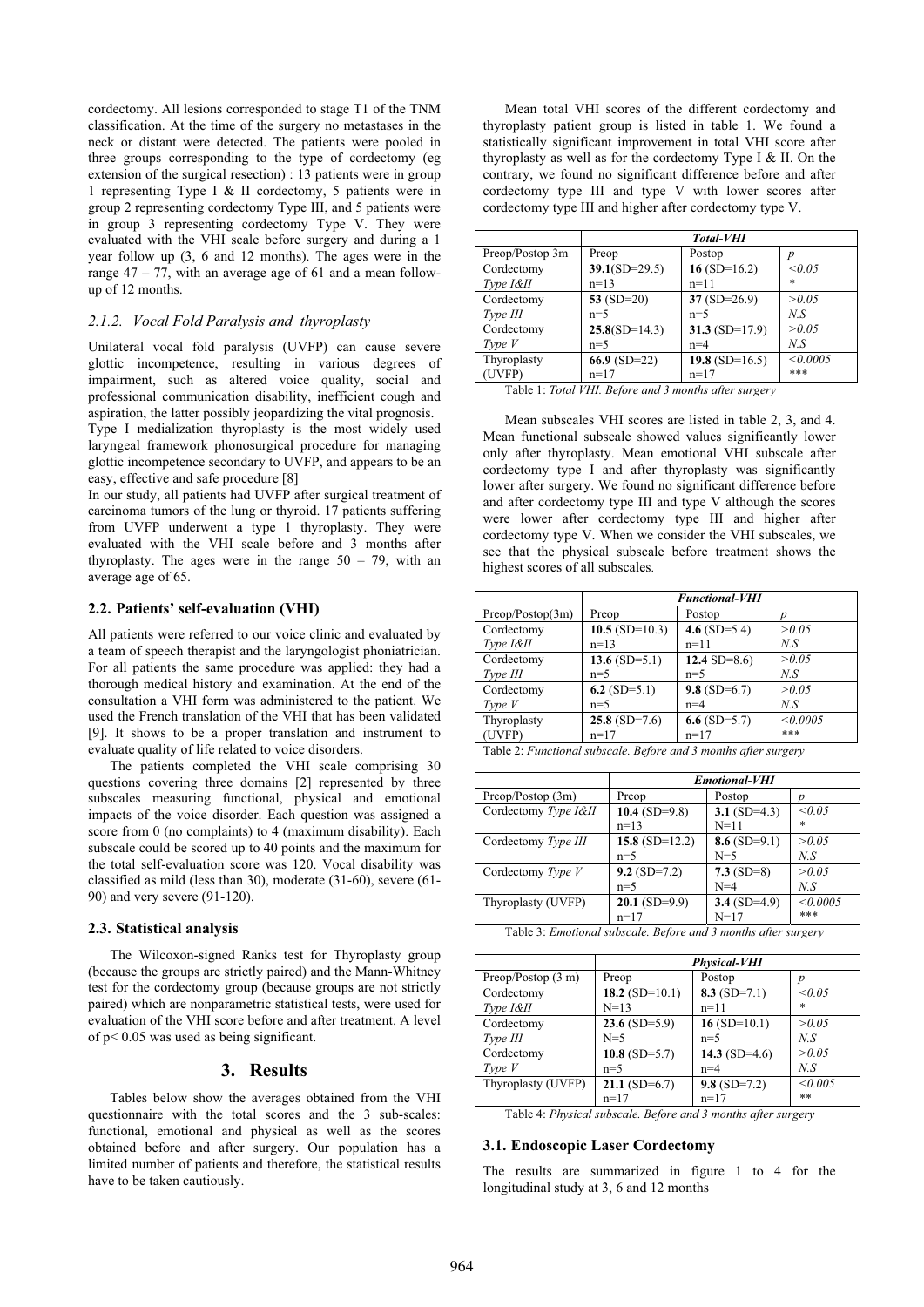Total VHI as well as subscales of patients in the three groups of cordectomies, have a non significant improvement in the post operative period. There again physical subscale remains with the highest values.



Figure 1: *VHI-total before and at 3, 6 and 12 months after cordectomy Before cordectomy: n=23, 3m after, n=20, 6m after n=21, 12 months after n=13*



Figure 2: *VHI-subscales before and at 3, 6 and 12 months after type I-II cordectomy. Before cordectomy: n=13, 3m after, n=11, 6m after n=12, 12 months after n=7*



Figure 3: *VHI-subscales before and at 3, 6 and 12 months after type III cordectomy Before cordectomy: n=5, 3m after, n=5, 6m after n=5, 12 months after n=4*



Figure 4: *VHI-subscales before and at 3, 6 and 12 months after type V cordectomy Before cordectomy: n=5, 3m after, n=4, 6m after n=5, 12 months after n=2*

#### *3.2.* **Vocal Fold Paralysis and Thyroplasty**

The results are summarized in figures 5 & 6

Three months after type I thyroplasty for UVFP, there was a statistically significant improvement for the total VHI score as well as for the three subscales



Figure 5: *VHI-Total before/after thyroplasty (n=17)*



Figure 6: *VHI-subscales before/after thyroplasty (n=17)*

# **4. Discussion**

Malignancy in the head and neck region or its surgical treatment can be responsible for voice disorders. In this context, patient's opinion about their voice following treatment is very important. The impact of voice on quality of life should be a constant concern in the treatment of laryngeal disease. This concept however is recent [10]. Classical assessment of health treatment valued only the presence or absence of disease following treatment, which is important but insufficient to assess the impact on life in general. Therefore, vocal fold paralysis as well as glottic carcinoma has been shown to have a strong impact on quality of life [11-12]. Early glottic carcinoma can be treated using endoscopic surgery, radiotherapy or partial laryngectomy. In choosing one treatment or another, one should contemplate the cure rate, larynx preservation rate, post-treatment voice quality, morbidity and treatment cost [13]. Various studies have been published comparing voice quality after surgical treatment or radiotherapy [14-16]. However there are fewer published studies that include patient's opinions with regard to the impact the illness and the treatment have had on their quality of life [17-19]. Hence it is important to include this information in the choice of treatment and in the evaluation of therapeutic results.

Before any treatment, in this study, the vocal disability measured with the average total VHI before cordectomy was considered as mild to moderate (ranging from less than 30 to 60). These results showed that although most patients had some degree of dysphonia, their daily life was moderately altered because of their voice disorder. On the contrary, patients with UVFP were severely vocally disabled.

After cordectomy type I, II and III, we observed improvement in patient's perception of severity of their voice disorder. This improvement was quoted at 3 months after